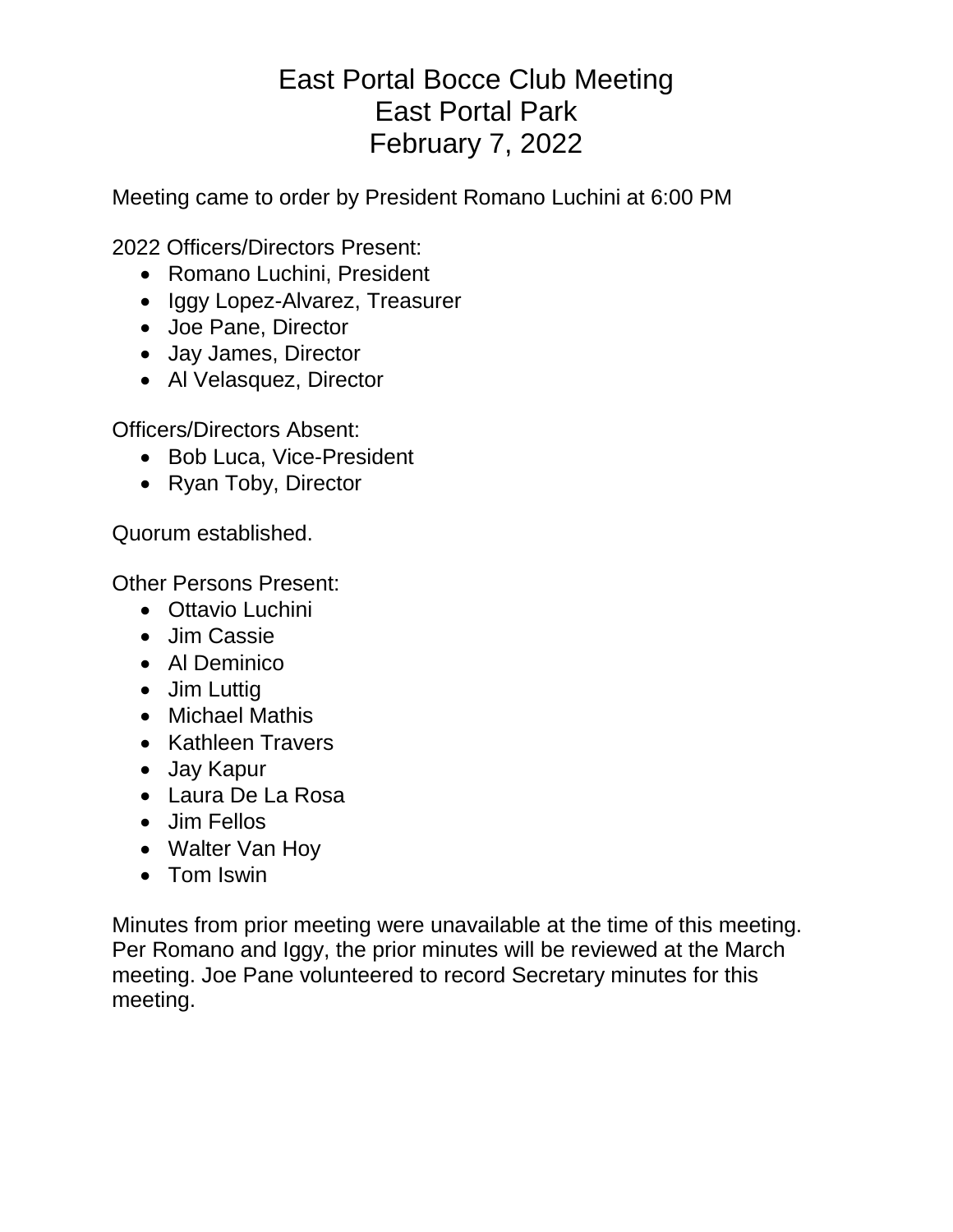## **Appreciation of Service**

Board recognized Jim Fellos and Laura De La Rosa for their over and above outstanding dedication and service to East Portal Bocce Club. Pizza and drinks were served.

#### **Treasurer's Report**

Iggy Lopez-Alvarez gave his Treasurer's Report

Current Club Checking Account Balance reported. Iggy is working with Kevin Meagher to make Treasurer's Report available on the EPBC website.

Motion to pass Treasurer's Report by Joe Pane. Seconded by Romano. Motion passed.

## **Registration Forms**

Iggy Lopez-Alvarez presented a revised Team Registration form. Discussion regarding deadline date for returning teams to have priority to remain on the same weekday for the next league. Iggy will update the revised form to include edits from the discussion.

#### **Maintenance**

Romano has volunteered to oversee the maintenance of the bocce courts.

#### *Old Business:*

#### **Website Update**

Discussion regarding court rental via website pertaining to the verbiage of equipment-use fee or reservation charge.

#### **COVID-19 Precautions**

Update by Romano to post the City of Sacramento C-19 guidelines at bocce courts.

#### **Court 1**

Romano gave update that roofing product has been installed over Court 1. Discussion regarding Court 1 lighting. Jim Fellos will contact David R. Rubens who completed the lighting on other courts. A bid will be obtained to add lighting to Court 1.